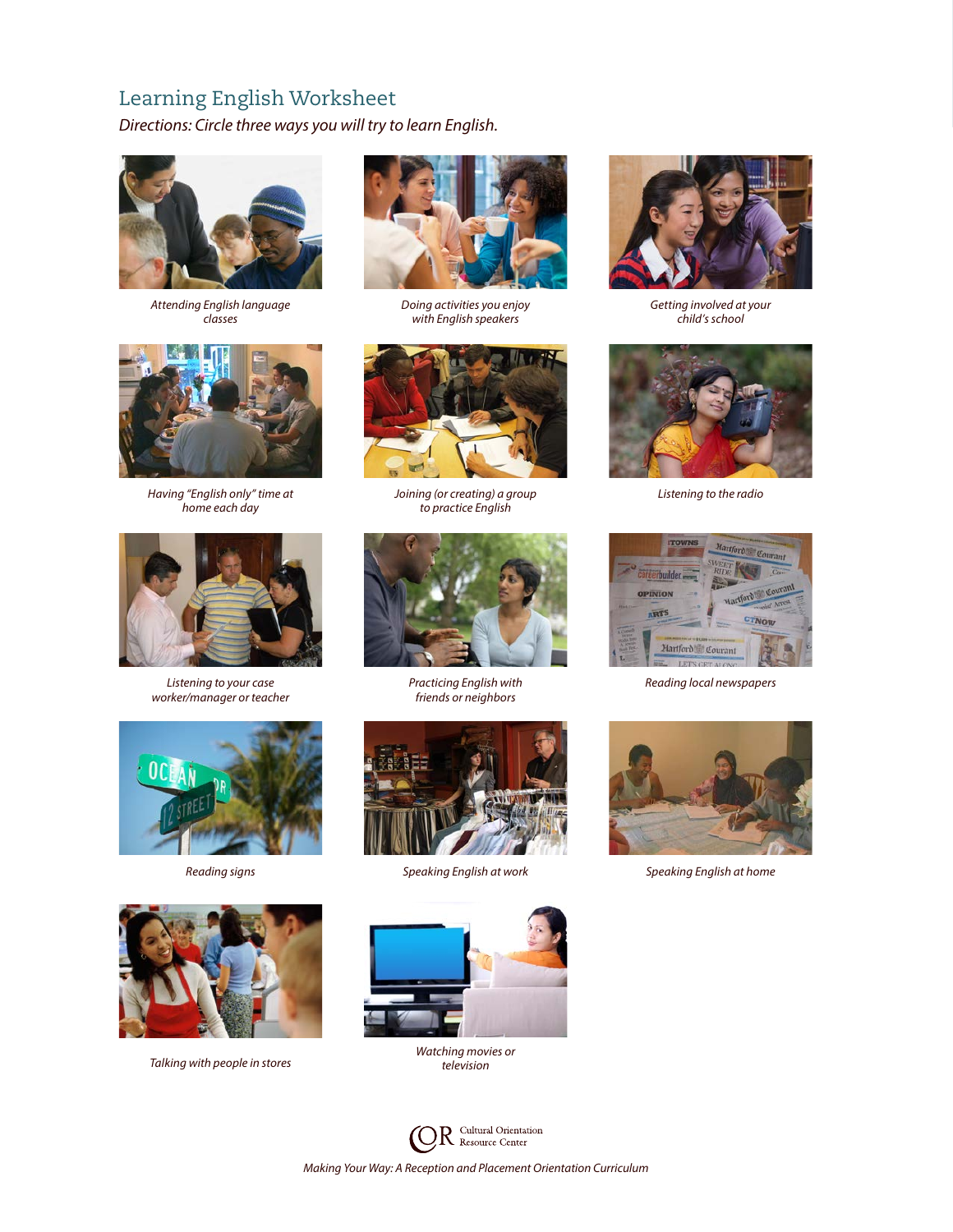## Learning English Unit Vocabulary Worksheet 1

*Directions: Match the language skill to the body part you use the most when you practice that skill.*

**Words Body Part**



*read ear*





*listen eyes*







*write mouth*





*speak hands*